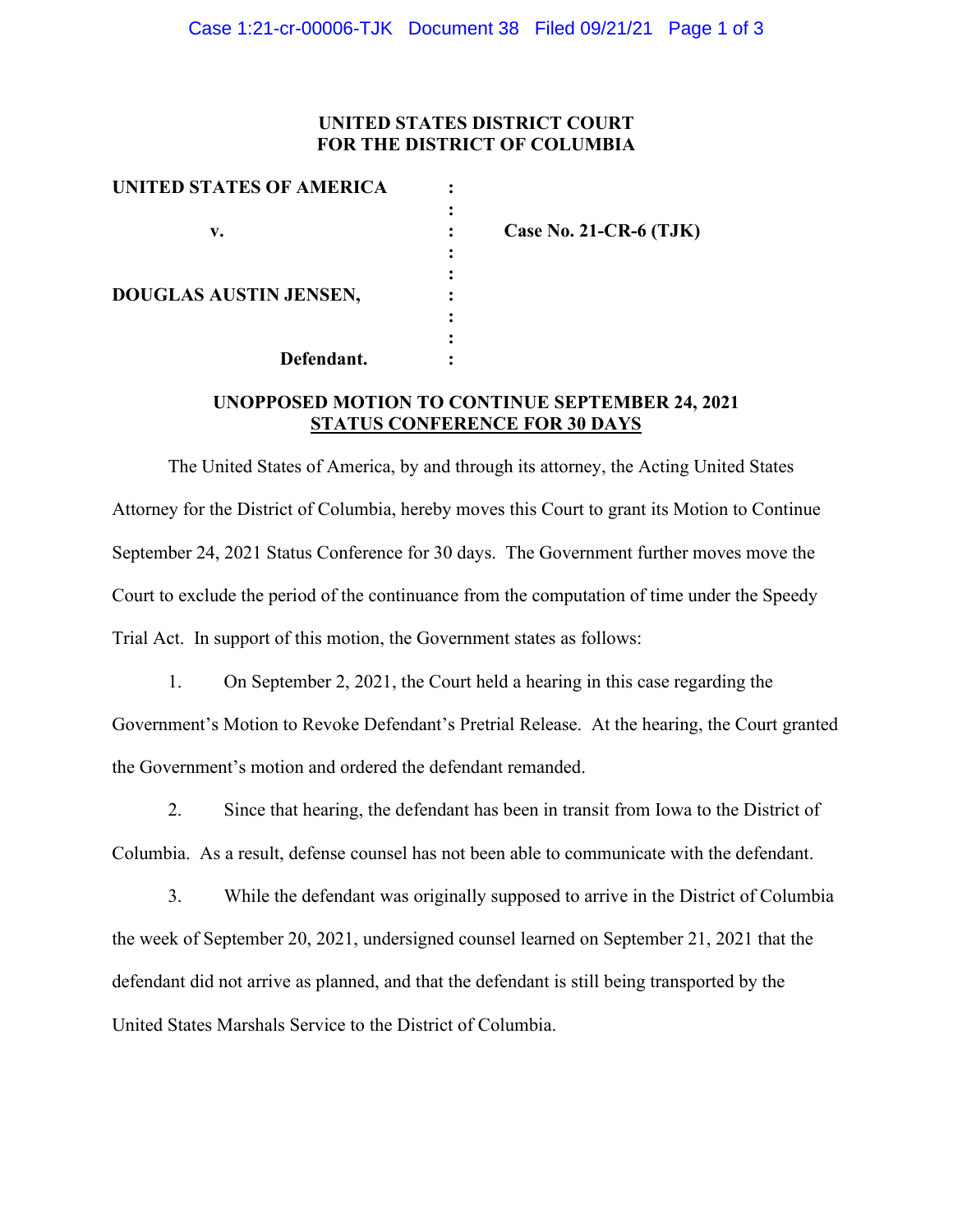### Case 1:21-cr-00006-TJK Document 38 Filed 09/21/21 Page 2 of 3

4. The Government has continued to produce discovery to the defendant, including hours of surveillance footage, as well as approximately 50 body worn camera (BWC) videos that depict the defendant's altercation with law enforcement officers in the Rotunda on January 6, 2021, from several different vantage points.

5. Defense counsel has not been able to review this newly provided discovery with his client, nor has defense counsel been able to review the terms of the current plea offer with the defendant.

6. Defense counsel does not oppose the filing of this motion or the exclusion of time under the Speedy Trial Act. However, because defense counsel has not been able to communicate with his client, he is unable to provide the defendant's position on the proposed continuance and the exclusion of time under the Speedy Trial Act.

7. Given the government's recent production of voluminous discovery, which includes over 25 hours of surveillance and BWC video, defense counsel's need to review the discovery and current plea offer with the defendant, and the reasonable time necessary for effective preparation by all parties taking into account the exercise of due diligence, the failure to grant such a continuance in this proceeding would be likely to make a continuation of the proceeding impossible, or result in a miscarriage of justice. Accordingly, the ends of justice served by granting a request for a continuance outweigh the best interest of the public and the defendant in a speedy trial.

2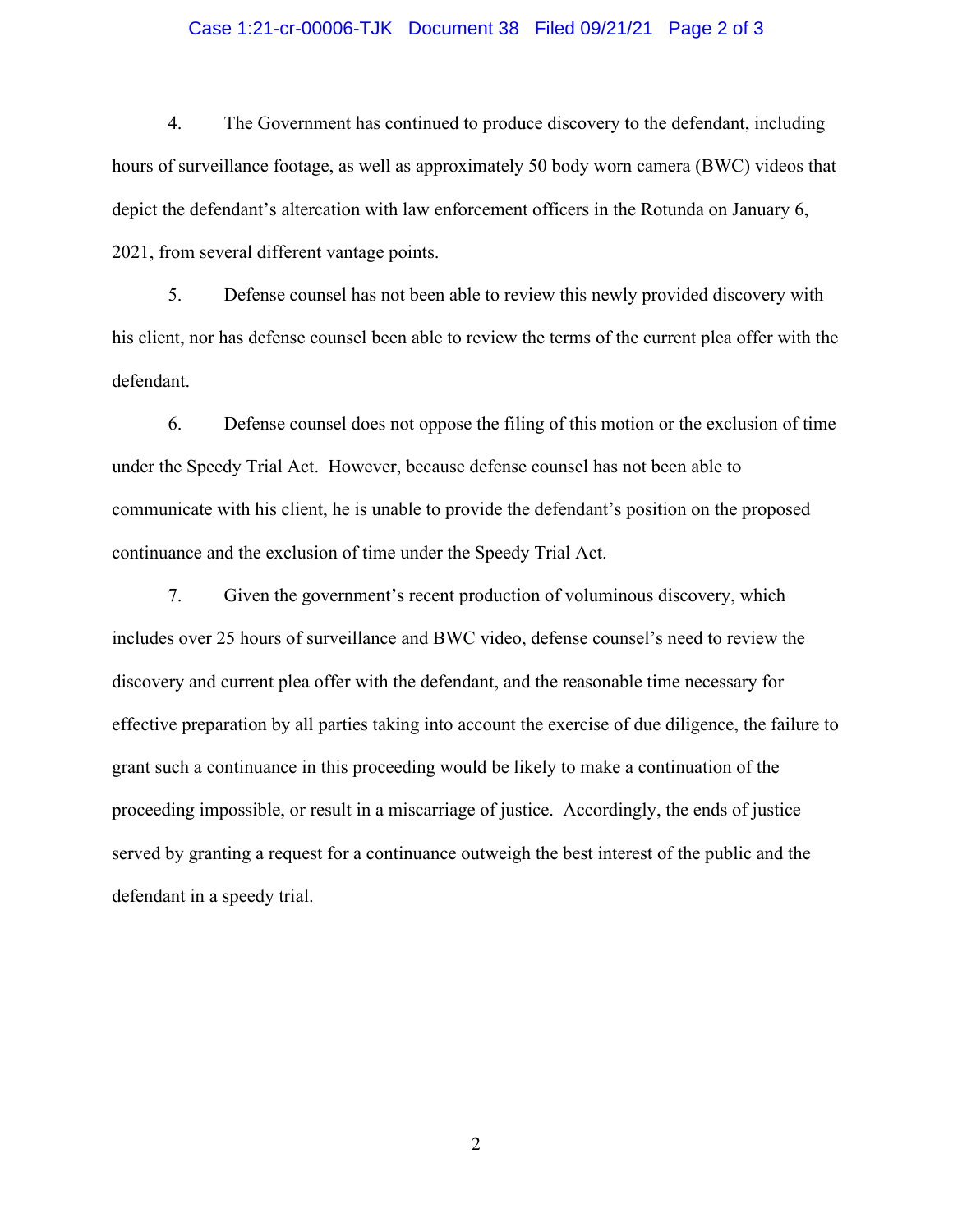### Case 1:21-cr-00006-TJK Document 38 Filed 09/21/21 Page 3 of 3

WHEREFORE, for the foregoing reasons, the Government respectfully requests that the Court grant this Motion to Continue September 24, 2021 Status Conference for 30 days, and further request that the Court exclude the period from September 24, 2021 until the next status conference in this case from the computation of time under the Speedy Trial Act.

> CHANNING PHILLIPS Acting United States Attorney D.C. Bar No. 415793

By:/s/ *Hava Arin Levenson Mirell* HAVA ARIN LEVENSON MIRELL Assistant United States Attorney – Detailee CA Bar No.: 311098 United States Attorney's Office 312 N. Spring St., Suite 1100 Los Angeles, CA 90012 Phone: (213) 894-0717 Email: Hava.Mirell@usdoj.gov